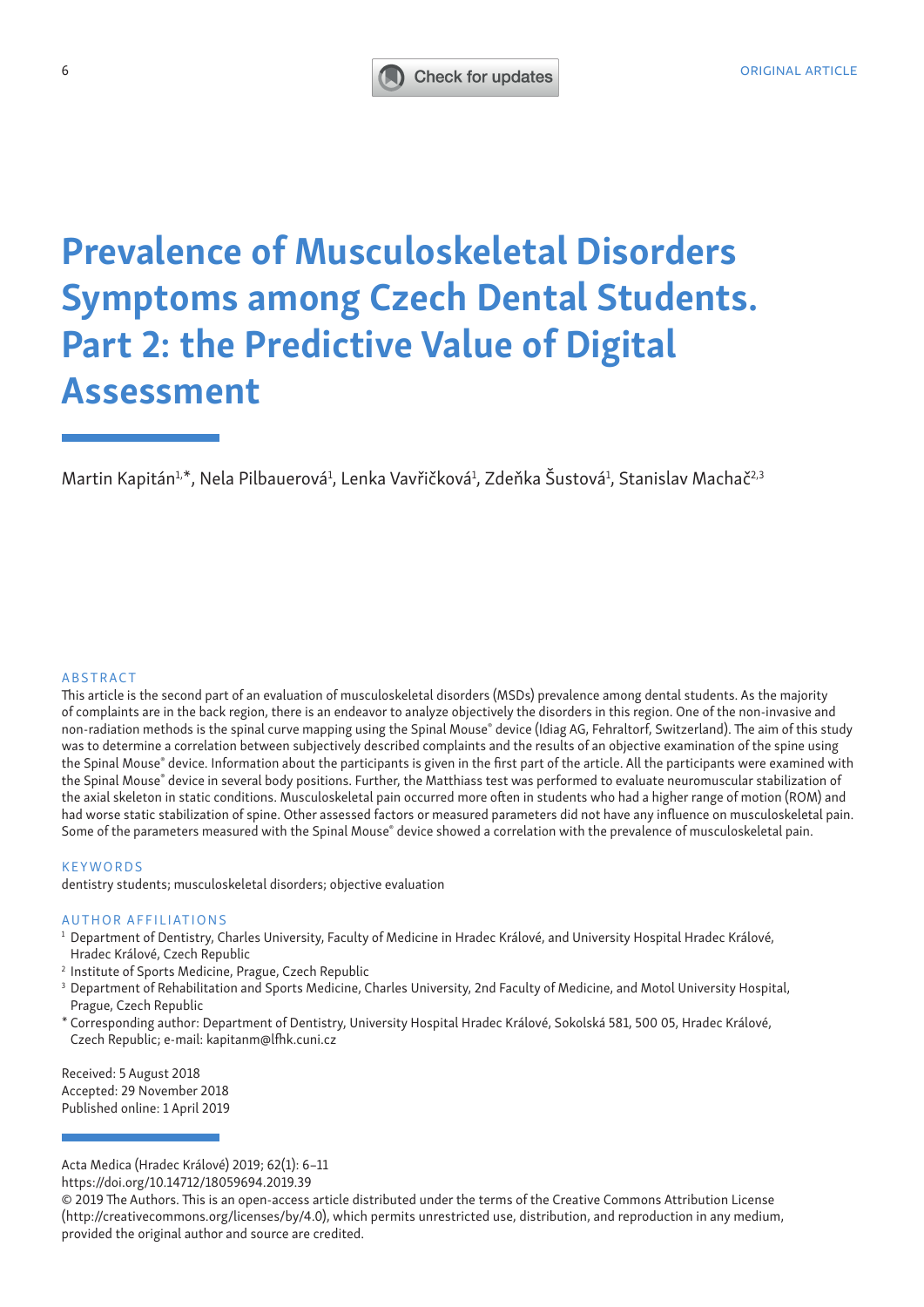### INTRODUCTION

This article is the second part of an evaluation of musculoskeletal disorders (MSDs) prevalence among dental students.

MSDs occur frequently among dentists (1–6) and they often start already during dentistry studies (7–11). The most frequent areas of pain are neck, lower back and shoulders. As the majority of complaints are in the back region, there is an endeavor to analyze objectively the disorders in this region. If X-ray methods were to be used, they would present a radiation dose for the examined persons and for this reason they are not suitable for screening of asymptomatic individuals (12–14). One of the non-invasive and non-radiation methods available is the spinal curve mapping using the Spinal Mouse® device (Idiag AG, Fehraltorf, Switzerland).

The device is provided with a measuring head with two wheels that automatically adjust themselves to the contour of the spine. During the measuring, the examiner stands behind the examined person and fluently guides the wheels in contact with the skin along the spine over the spinous processes from C7 *processus spinosus* to the beginning of the gluteal groove, where is the presumed position of S3 (Fig. 1). The turning of the wheels and the changes of inclination of the device towards the vertical line are simultaneously recorded during the examination. This data is wirelessly transferred to the computer, where



Fig. 1 The Spinal Mouse® device.



Fig. 2 Example of results of examination. The reconstructed spinal curves in standing upright position, maximal flexion and maximal extension along with the data chart with intervertebral and segmental angles in different body positions.

the spinal curve is reconstructed. The device can be used for spinal curve mapping and for an evaluation of the range of motion (ROM) in sagittal and frontal planes (14). The acquired information includes the shape of the spine, the length of measured segments, intersegmental angles, the angles of thoracic kyphosis and lumbar lordosis, the range of motion of the whole spine and in individual segments (Th1/2-L5/S1) and the inclination of the sacrum (12–14). The results are presented in pictures and tables, an example is shown in Figure 2.

The relationship between the spinal curve and the development of MSD is not clear. The most common spinal disorders are co-morbid with general health conditions, but there is a lack of clarity in the literature differentiating which conditions are merely co-morbid versus ones that are risk factors (15). It seems that postural defects in the sagittal plane may predict the prevalence of pain with a higher prevalence of pain in people with a higher angle of lumbar lordosis (16). In terms of scoliosis, most findings argue against a major etiological role of the idiopathic scoliotic deformity of adolescents on back pain. However, the impact of pain in adults' scoliosis may be entirely different (17).

Another possible use of this device is an examination of muscular stabilization of the spine, provided by the standardized Matthiass test. This test is one of the methods for objectification of the neuromuscular stabilization of the axial skeleton in static conditions. Impaired neuromuscular stabilization is considered to be an important factor in the development of MSDs. Functioning interplay between the diaphragm, pelvic floor, abdominal muscles and paravertebral muscles is crucial for the spinal stabilization (18). Less activation of the transversus abdominis and multifidus muscle in subjects with low back pain may contribute to decrease the lumbar stabilization especially during stoop lift (19). Matthias test was proposed as a diagnostic tool for posture faults measurement. The typical indicator of a weak posture during this test is a forward hip movement accompanied with lumbar extension (20). Such adjustment of static stance means a failure of a dynamic neuromuscular trunk stabilization principle when the diaphragm should hold the position just above the pelvic floor with an appropriate activation together with abdominal muscles (18).

Spinal mouse was proven to be a suitable tool for research and patient follow-up in the clinical setting as a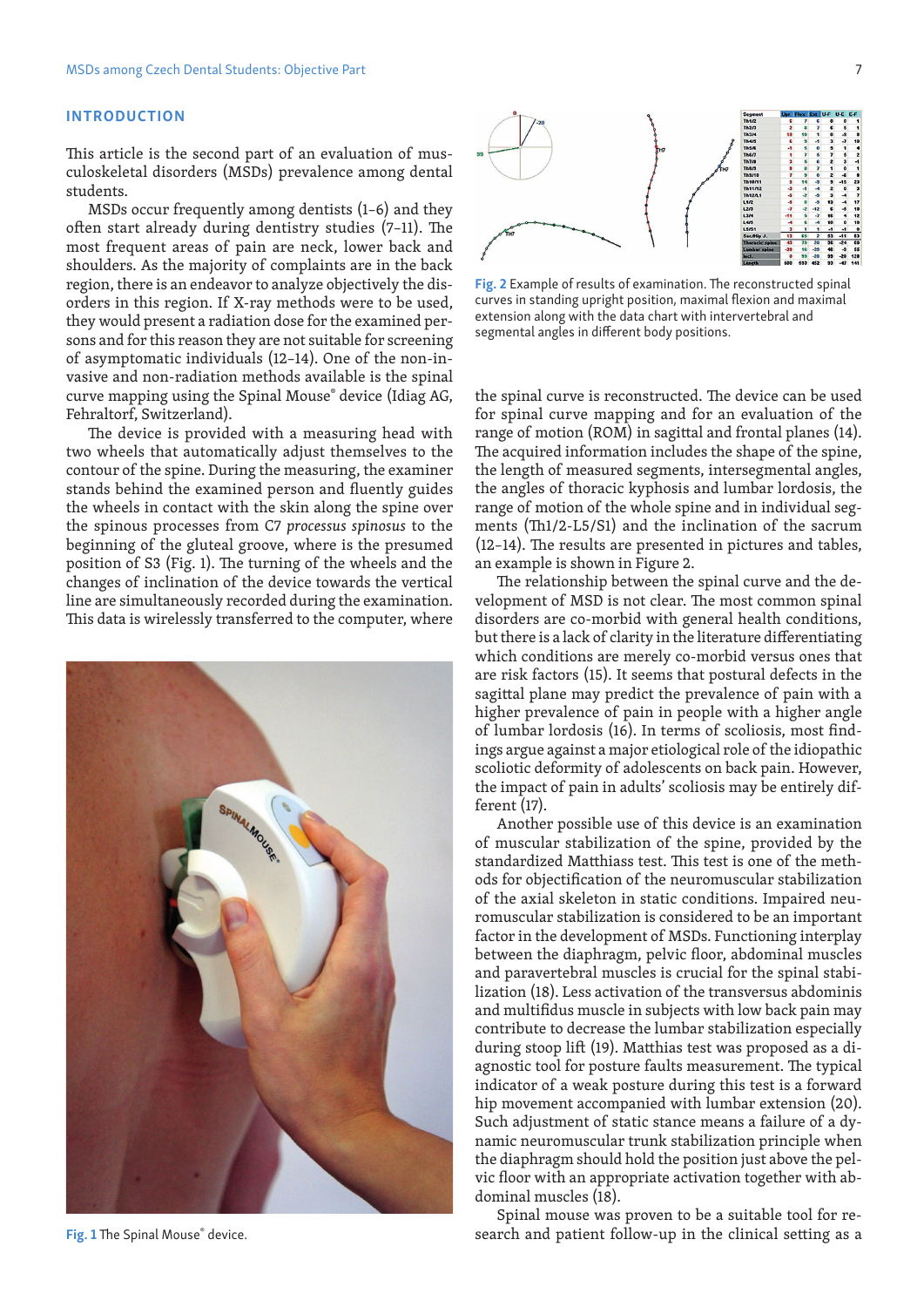

Fig. 3 An examination with the Spinal Mouse® device in standing upright position (a), in maximal flexion (b) and in maximal extension (c).

safe, reliable, quick, and easy to use method with no side effects (21). The reliability was shown to be strong (12). "Armvorhaltetest" according to Matthiass, i.e. so called Matthiass test measures the spinal alignment deviation during upper arms static loading in 90° shoulder flexion (20). This function is included as a standard part of Spinal Mouse® software provided by the manufacturer.

The aim of this study was to gather and analyze information about the prevalence of symptoms of MSDs and the role of potential risk factors among dental students; this is described in the first part of this article. The second aim was to determine a correlation between subjectively described complaints and the results of an objective examination of the spine using the Spinal Mouse® device. The results could contribute to understand the early development of MSDs among dental students and to find out possible risk factors detectable during the objective examination.

## MATERIAL AND METHODS

Information about the participants was acquired using a questionnaire and is given in the first part of this article.

All the participants signed an informed consent. This study was approved by the Ethics committee of University Hospital Hradec Králové (Ref. no. 201410 S04P) and by the dean of the Charles University, Faculty of Medicine in Hradec Králové.

All the participants were examined with the Spinal Mouse® device in the sagittal plane. During the examination the participants were measured in three basic positions: standing upright position, maximal flexion and maximal extension; all the positions without knee flexion (Fig. 3a-c). Further, the Matthiass test was performed. During this

test the participants held the weight of 1.5 kg in each hand with arms stretched forward. The spinal curve measurement was done in this position at the beginning and was repeated after 30 seconds of staying in this position. The change of the whole spinal inclination (inclination of the



Fig. 4 Matthiass test.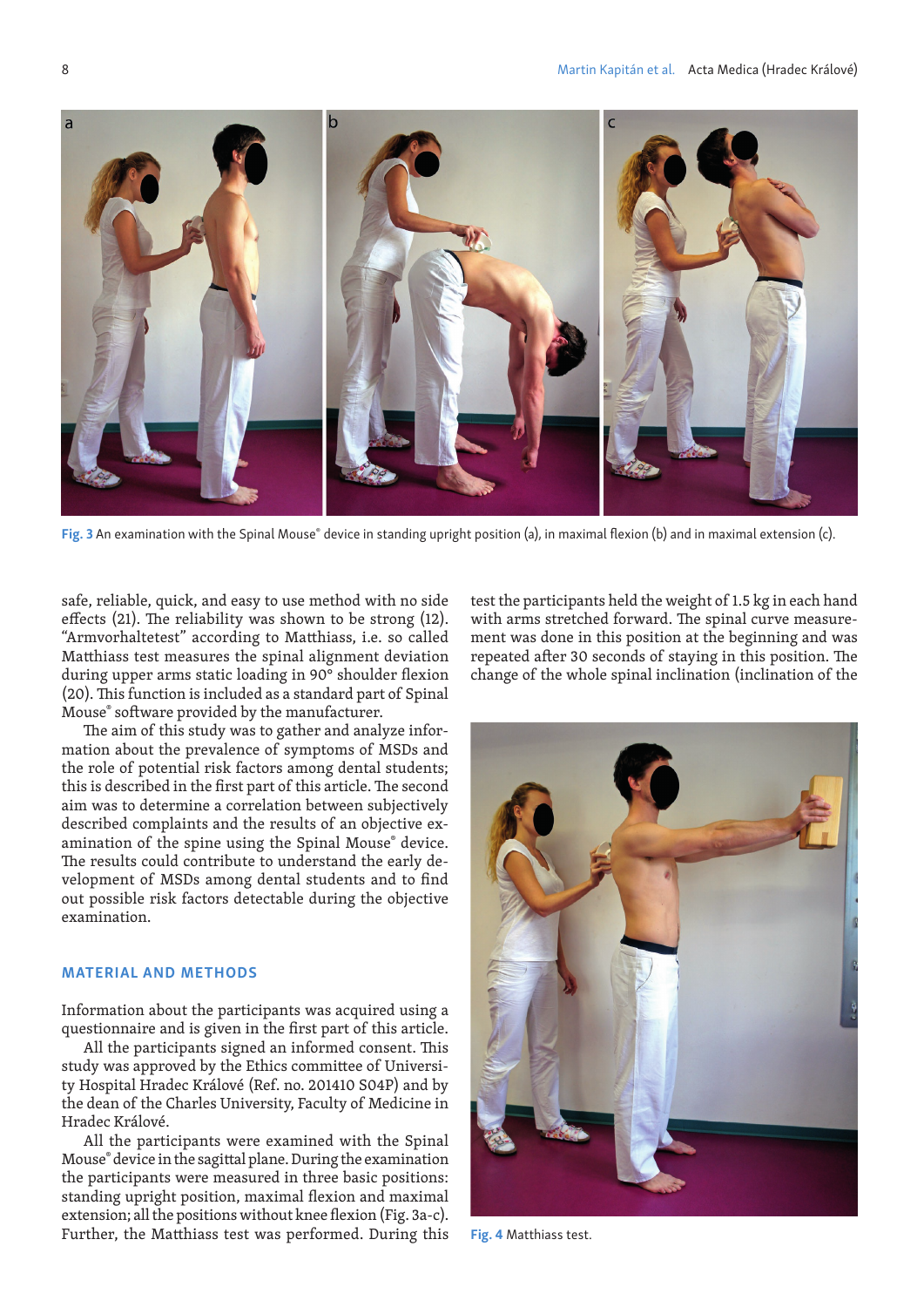line connecting Th1 and S1 from the vertical line) between the measurements was evaluated (Fig. 4).

The parameters chosen for the statistical analysis of the relationship between the subjectively declared musculoskeletal pain and the results of an objective examination with the Spinal Mouse® device were as follow: thoracic kyphosis angle, lumbar lordosis angle, inclination of the sacrum, the total range of motion, the ratio between the angles of the thoracic kyphosis and the lumbar lordosis (Th/L ratio), and the change of the spine inclination during the Matthiass test.

The collected data were statistically analyzed in the NCSS 10 Statistical Software (2015; NCSS, LLC. Kaysville, Utah, USA, ncss.com/software/ncss) using methods of descriptive statistics, two-sample t-test, nonparametric Mann-Whitney test, Kolmogorov-Smirnov test and nonparametric Kruskal-Wallis analysis of variance with post hoc Dunn's test with Bonferroni modification. The level of statistical significance was set to  $\alpha$  = 0.05.

#### RESULTS

A total of 182 students participated in this study; there was a response rate of 94.8%. Their characteristics and answers to the questionnaire are presented in the first part of this article.

The results of the followed parameters measured with the Spinal Mouse® device in total and a comparison between men and women and between the groups of students are summarized in Table 1. As the data were not distributed normally, the median values along with the first and the third quartiles are presented. ROM was statistically significantly higher in the fifth year students than in both the first and the third year students ( $p < 0.001$ ). The difference between the first and the third year students was not statistically significant. There was no statistically significant difference between the years in all other measured parameters.

Musculoskeletal pain was more frequent in students with bigger ROM (p < 0.05) and with worse static stabilization of spine evaluated by the Matthiass test ( $p < 0.05$ ). Students with worse static spinal stabilization declared pain in the neck region more often ( $p < 0.05$ ). Other parameters measured with the Spinal Mouse® device didn't have any influence on the prevalence of musculoskeletal pain.

#### **DISCUSSION**

The authors endeavored to extend the information from the questionnaires by the data acquired from the objective examination of the participants. The examination with the Spinal Mouse® device is simple, fast and non-invasive and doesn't present any radiation dose for the examined person (13, 14, 22). The measurement is sufficiently valid and reliable in evaluation of longer segments of the spine (12–14, 22–25). During the examination with the Spinal Mouse® device the author encountered several issues. The measurement was difficult in certain participants, mainly women, where there was a sharp angle in the lumbar area during their maximal extension. This was problematic to record because of the size of the device and/or slipping of the wheels (8, 14). The measuring was also difficult in obese individuals for a thicker layer of soft tissues covering the spine (22). An evaluation of individual intervertebral angles may not be valid (26), because the device doesn't measure the angles between the vertebral bodies, but between the spinous processes. Thus, the result may be distorted by the variable angle of spinous processes in individual vertebrae (12). Therefore, the above listed parameters were selected from the Spinal Mouse® measurement results for the statistical analysis. The authors presumed, that a pathology found in the selected parameters may correlate with pain in corresponding regions.

Although the Matthiass test was designed for youngsters between 6 and 16 years, the authors believe that it is

|                                             | <b>Total</b>    | Gender             |                    | Year             |                     |                             |
|---------------------------------------------|-----------------|--------------------|--------------------|------------------|---------------------|-----------------------------|
|                                             |                 | Male               | Female             | <b>First</b>     | <b>Third</b>        | <b>Fifth</b>                |
|                                             | Median (Q1; Q3) | Median (Q1; Q3)    | Median (Q1; Q3)    | Median (Q1; Q3)  | Median (Q1; Q3)     | Median (Q1; Q3)             |
| Thoracic kyphosis [°]                       | 35.5(30; 41)    | 38 (34; 44)*       | 34 (30; 39)*       | 35(31; 40)       | 36 (27.5; 41.5)     | 35.5 (30.25; 42)            |
| Lumbar lordosis [°]                         | $-31(-37; -24)$ | $-25(-30; -21)$ ** | $-35(-39; -28)$ ** | $-33(-38; -25)$  | $-32(-37.5; -24.5)$ | $-30(-37; -23)$             |
| Angulation<br>of the sacrum [°]             | 19(14; 24)      | $14(10;17)$ **     | 22 (17; 26)**      | 19 (14; 25)      | 20(14; 24)          | 18.5(13; 23)                |
| ROM [°]                                     | 139 (124; 157)  | 138 (127; 154)     | 140 (124; 160)     | 133 (117.5; 145) | 137 (121.5; 151)    | 151.5 (138.25;<br>$163)$ ** |
| Th/L ratio                                  | 1.15(0.9; 1.5)  | $1.5(1.3; 1.8)$ ** | $1(0.8; 1.2)$ **   | 1.1(0.9; 1.5)    | 1.2(0.8; 1.55)      | 1.2(0.9; 1.475)             |
| Deviation of Th/L<br>ratio from the value 1 | 0.3(0.1; 0.525) | $0.5(0.3; 0.8)$ ** | $0.2(0.1; 0.3)$ ** | 0.2(0.1; 0.55)   | 0.3(0.2; 0.55)      | 0.3(0.125; 0.575)           |
| Matthiass test [°]                          | $-2(-3; 0)$     | $-2(-4; 0)$        | $-2(-3; 0)$        | $-2(-3.5; -1)$   | $-2(-4;1)$          | $-1(-3; 0)$                 |

Tab. 1 The results of the Spinal Mouse<sup>®</sup> examination.

 $*$  p < 0.01;  $**$  p < 0.001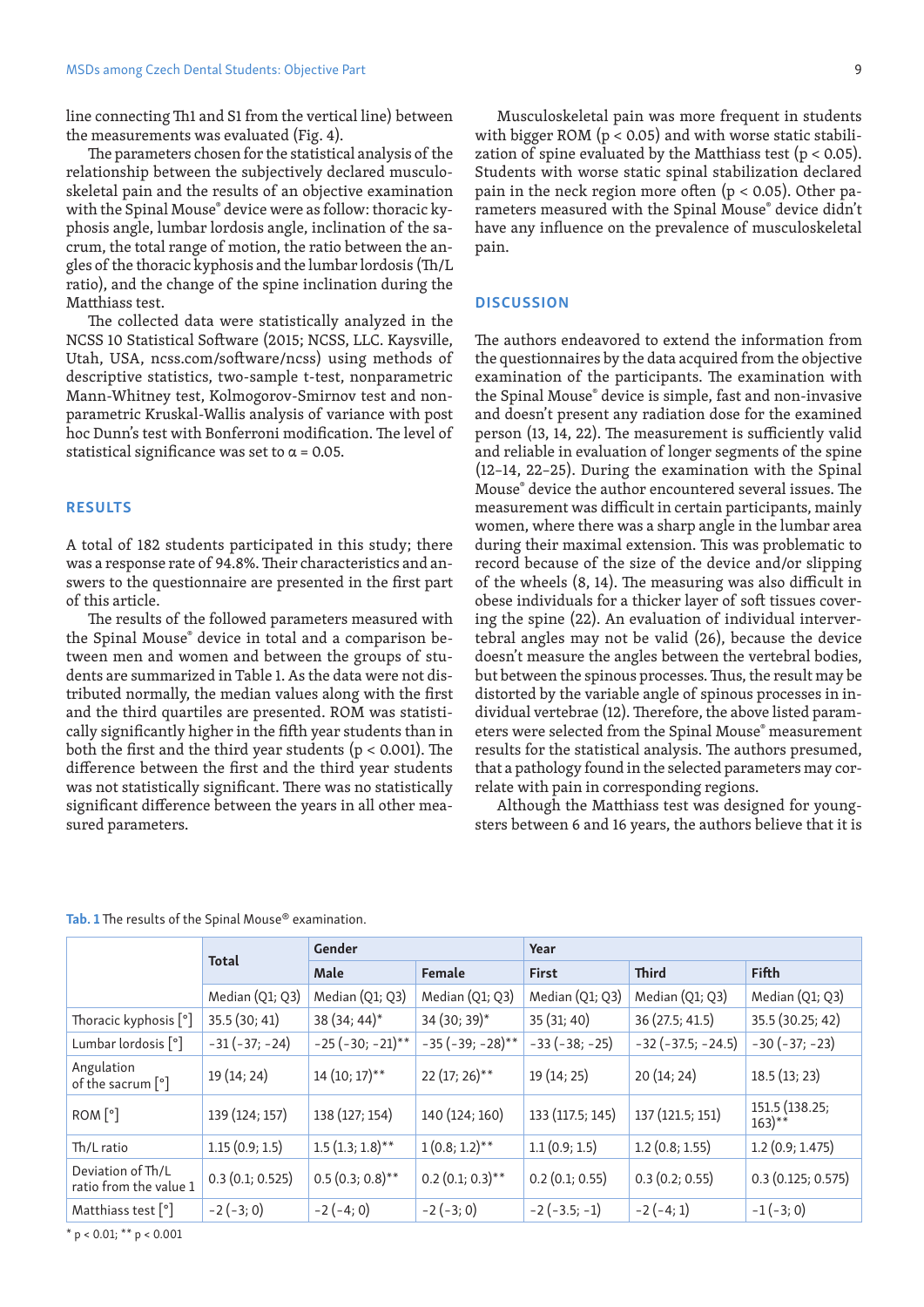applicable also in the young adults and was useful for the purpose of this study, because in contrast with a plain static measurement of the spinal curve shape, it brings the possibility of objectification of neuromuscular stabilization, i.e. an evaluation of the key function of the spine musculature related to the development of the vertebrogenic algic syndrome.

Tsuonda et al. (27) found an influence of lumbar lordosis angle on the cervical spine pain and shoulder pain in a group of 329 volunteers with an average age of 65.5 years. The authors of this study showed in their previous study among dental practitioners with an average age of 38.9 years an influence on the prevalence of musculoskeletal pain by the lumbar lordosis angle, angulation of the sacrum and Th/L ratio (8). On the contrary, the only parameters measured with the Spinal Mouse® with influence on musculoskeletal pain prevalence in this study were ROM and the Matthiass test. An interesting finding was that the worse results in the Matthiass test correlated with higher prevalence of pain in the cervical spine. This shows a close correlation between the neuromuscular stabilization of the thoracic and lumbar spine and the function of the cervical spine. None of the statically measured parameters of the spinal curve shape showed an influence on musculoskeletal pain. The reason may be the relatively low age of the students, where the MSDs are rather of a functional nature and it is not possible to reveal them with statically performed imaging methods. It is also necessary to mention the fact, that the subjectively declared pain is not directly dependent on the structural findings, even in case of advanced imaging methods, such as MRI (28). This can be explained especially by the factor of dynamic neuromuscular stabilization, which is not directly reflected in plain static examination (18). However, the authors assume that the level of neuromuscular trunk stabilization was evaluated by the Matthiass test to a great extent. After several years of dental practice and with an absence of prevention or treatment it can be supposed that MSDs progress more often to structural findings detectable by the Spinal Mouse® device.

A limitation of this study was that different students were involved in different years. For more precise evaluation of the development of the relationship between the musculoskeletal pain and the objective findings it would be useful to evaluate the same students gradually in the first, third and fifth year, followed by an evaluation of the same participants after a few years of dental practice. Also, some other device or method might be used to the objective examination of the locomotive apparatus.

#### **CONCLUSIONS**

The correlation of the spinal curve shape in different body positions measured statically in the sagittal plane with the prevalence of musculoskeletal pain was not proved in this study.

The worse neuromuscular stabilization of the spine evaluated by the Matthiass test and the higher ROM of the spine showed a relation with the prevalence of musculoskeletal pain. This indicates that poor neuromuscular

spine stability is a risk factor for the development of musculoskeletal pain.

There was a bigger ROM among the fifth year students. No other measured parameter differed between the students in different years.

#### ACKNOWLEDGEMENTS

The authors declare that they have no competing interests. The authors declare that they are not associated in any way with the producer or distributor of the Spinal Mouse® device, and that the study was not supported by these companies.

The study was financially supported by the Charles University's programme PROGRES Q40/13.

The authors would like to thank Dr. Eva Čermáková from Computer Technology Center, Charles University in Prague, Faculty of Medicine in Hradec Králové, Czech Republic, for help with the statistical analysis, and Ms. Eva Vedralová, Ms. Sara Rezazadeh Siaghi and Ms. Eliska Charlotte Wurfel for a language revision of the manuscript.

#### **REFERENCES**

- 1. European agency for safety and health at work. OSH in figures: Work-related musculoskeletal disorders in the EU-Facts and figures. Luxembourg: Publications Office of the European Union; 2010.
- 2. Abbas SB, Qazi SR, Iftikhar S, Iqbal MU. Musculoskeletal disorders among dentists and dental students. Pakistan Oral & Dental Journal 2015; 35: 461–5.
- 3. Abduljabbar TA. Musculoskeletal disorders among dentists in Saudi Arabia. Pakistan Oral & Dental Journal 2008; 28: 135–44.
- 4. Alexopoulos EC, Stathi IC, Charizani F. Prevalence of musculoskeletal disorders in dentists. BMC Musculoskelet Disord 2004; 9: 16.
- 5. Hayes MJ, Cockrell D, Smith DR. A systematic review of musculoskeletal disorders among dental professionals. Int J Dent Hyg 2009; 7: 159–65.
- 6. Hodacova L, Sustova Z, Cermakova E, Kapitan M, Smejkalova J. Self-reported Risk Factors Related to the Most Frequent Musculoskeletal Complaints among Czech Dentists. Ind Health 2015; 53: 48–55.
- 7. Leggat PA, Smith DR. Musculoskeletal disorders self-reported by dentists in Queensland, Australia. Aust Dent J 2006; 51: 324–7.
- 8. Pilbauerová N, Kapitán M, Šustová Z, Machač S. An evaluation of the occurrence of musculoskeletal disorders among dentists of the Department of Dentistry, Charles University, Faculty of Medicine in Hradec Králové, and University Hospital Hradec Králové – a pilot study. LKS 2017; 27: 8–12. [in Czech]
- 9. Puriene A, Aleksejuniene J, Petrauskiene J, Balciuniene I., Janulyte V. Self-reported occupation health issues among Lithuanian dentists. Ind Health 2008; 46: 369–74.
- 10. Šustová Z, Hodačová L, Kapitán M. The prevalence of musculoskeletal disorders among dentists in the Czech Republic. Acta Medica (Hradec Kralove) 2013; 56: 150–6.
- 11. Harutunian K, Gargallo-Albiol J, Figueiredo R, Gay-Escoda C. Ergonomics and musculoskeletal pain among postgraduate students and faculty members of the School of Dentistry of the University of Barcelona (Spain). A cross-sectional study. Med Oral Patol Oral Cir Bucal 2011; 16: e425–9.
- 12. Barrett E, McCreesh K, Lewis J. Reliability and validity of non-radiographic methods of thoracic kyphosis measurement: A systematic review. Manual Therapy 2014; 19: 10–7.
- 13. Mannion AF, Knecht K, Balaban G, Dvorak J, Grob D. A new skin-surface device for measuring the curvature and global and segmental ranges of motion of the spine: reliability of measurements and comparison with data reviewed from the literature. Eur Spine J 2004; 13: 122–36.
- 14. Post RB, Leferink VJ. Spinal mobility: sagittal range of motion measured with the Spinal Mouse, a new non-invasive device. Arch Orthop Trauma Surg 2004; 124: 187–92.